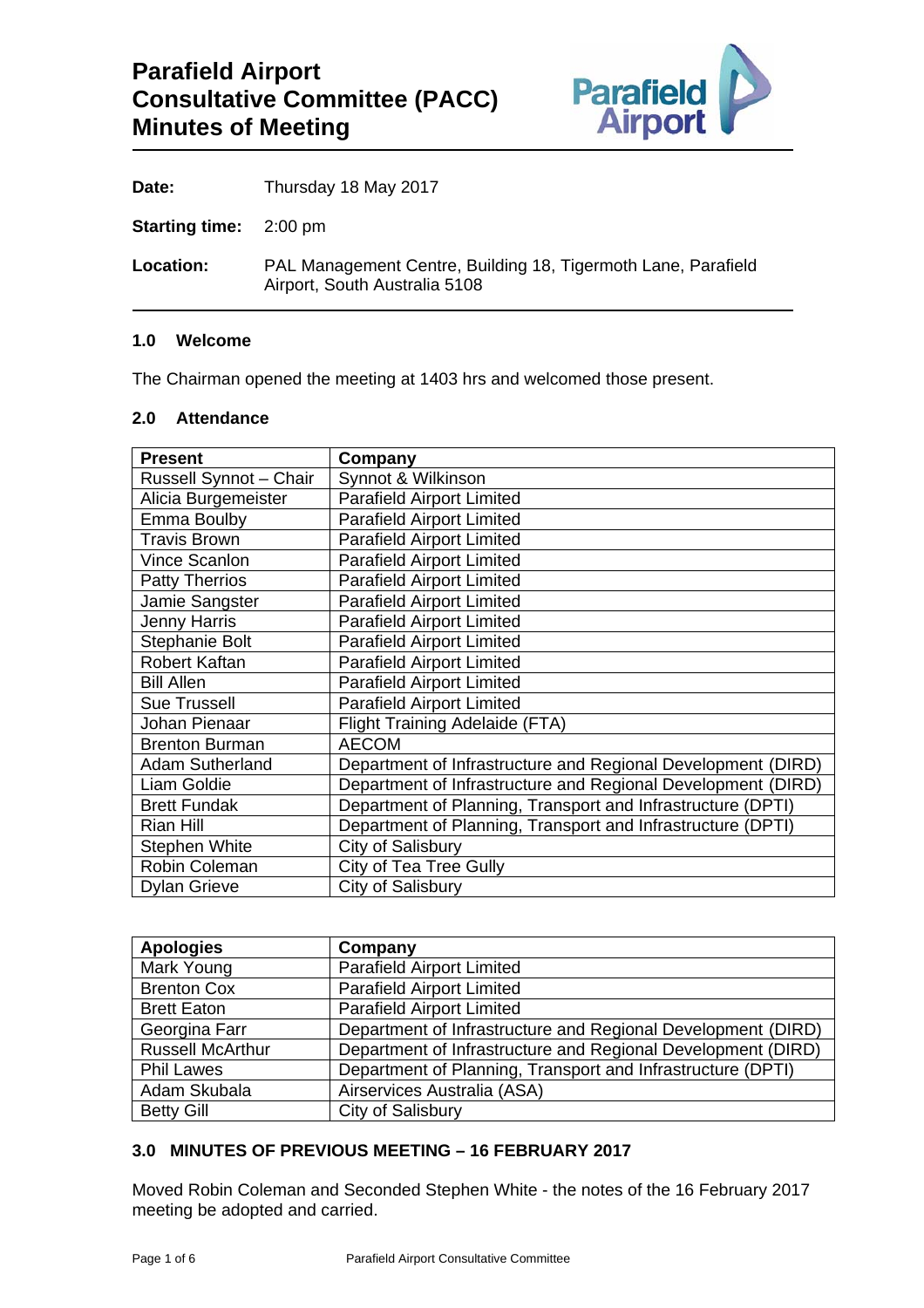# **4.0 CORRESPONDENCE**

#### **4.1 Correspondence In:**

- Reports
- Emails from a Mawson Lakes resident: various emails regarding planning issues and aircraft noise. These emails have been dealt with on a one-on-one basis. The last email has not been responded to as it was an invitation for the PACC to start interacting with the media.

#### **4.2 Correspondence Out:**

- Reports, Previous Minutes and Agenda

## **5.0 ACTION ITEMS**

#### **5.1 Public Safety Zones from the Commonwealth – ongoing item**

The NASG group met on 14 March 2017. The incident at Essendon Airport was discussed at the NASG meeting and agreed that Public Safety Zone Guidelines need to be a priority. The incident is still an ongoing investigation with the Australian Transport Safety Bureau.

#### **5.2 Update on Park and Ride**

Nothing further to add to the report provided.

#### **5.3 Noise Monitors request – ASA**

Airservices Australia are looking into technology around noise monitors.

#### **5.4 Acronyms List**

Please refer item 9.4.

## **6.0 AIRPORT UPDATE**

**6.1 Parafield Airport Limited (PAL) Report –** The following was noted: Marie Carter will be transitioning into retirement in 2017. The Chair thanked Marie for her involvement in the Committee over the many years.

**6.2 Property and Development and Land Use Report –** The report was tabled and taken as read.

**6.3 Environment Report –** The report was tabled and taken as read.

**6.4 Planning Co-ordination Forum (PCF) Report –** tabled with the following noted: There have been 2 meetings held since the last PACC in February. A Special Meeting of the PCF was held on 8 March 2017 to update the Forum on new planning legislation and new planning and design codes. The preferred approach involves:

| Step 1 | Airport and State interests defined in State Planning Policy |  |
|--------|--------------------------------------------------------------|--|
|        |                                                              |  |

Step 2 DPTI/Councils/AAL – investigate suitable new policy approach

Step 3 Implement as part of the Planning & Design Code roll-out.

It was agreed that the PCF would have an ongoing involvement; inputting into the Aviation State Planning Policy and Planning & Design Code.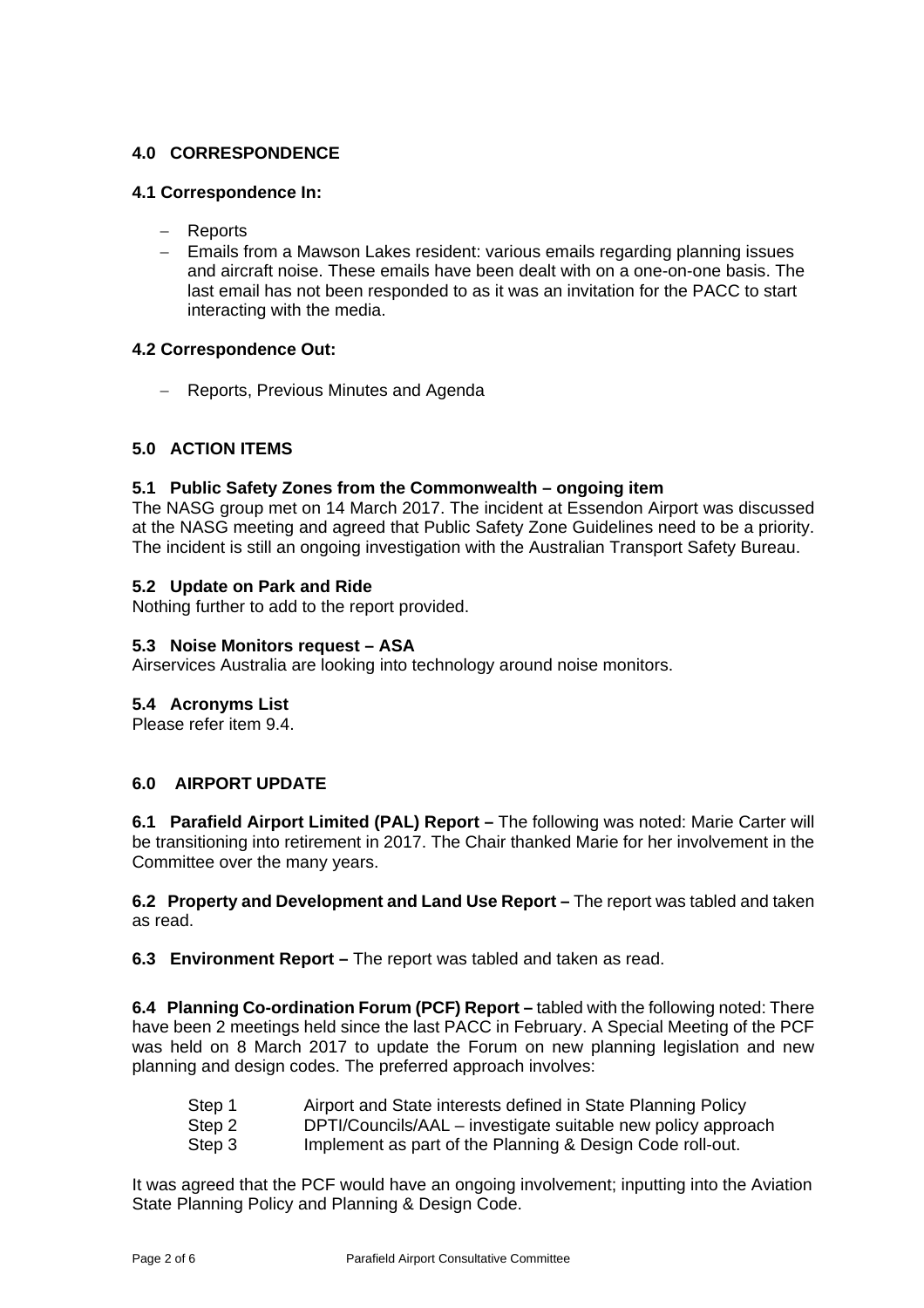## **6.5 Technical Working Group (PATWG) –** Nothing to report to Committee.

## **6.6 2017 Master Plan Update –** Please refer item 9.4.

## **7.0 COMMUNITY AND AIRPORT AGENCY UPDATE**

**7.1 Federal Department of Infrastructure and Regional Development Report –** The following was noted: By the end of the year the Department is aiming to have a new guideline agreed around jurisdictions for helicopter landing sites and also the revised 'Guideline B' - Wind Shear. The revised Guideline will be considered at the next NASG meeting on 2 August 2017.

Submissions closed on 14 March 2017 for the proposed amendments to the Airports Act. The proposed changes had been flagged at a number of meetings with 18 submissions received. The Department is working with CASA and a public consultation phase will commence later in the year. A submission was placed before a senate enquiry into the amendments before the Essendon incident. The Department will wait on the outcome of the Australian Transport Safety Bureau investigations before proceeding which will most likely be in March 2018.

The Federal budget infrastructure spend is \$5.3 billion for Western Sydney Airport will equate to lots of work for the Department over the next 10 years.

#### **7.2 State Department of Planning, Transport and Infrastructure Report –** report taken as read.

**7.3 Airservices Australia (ASA) Report –** The following was noted: In quarter 1, noise complaints were received from 27 complainants which is up from 11 complainants in the previous quarter. The increase in complainants relates to the bad weather received in the previous quarter reducing the amount of training flights. The main issues were fixed wing circuit training and a low-level aircraft movements which related to a low-level survey conducted by Apple/ Google. These survey flights do fly low depending on the camera quality and ASA always advise them to fly as high as possible.

The complaints were received a number of ways: 75% by phone, 19% online and 6% via WebTrak. It was noted that anonymous complainants are not considered in quarter numbers.

All major Australian airports now have online noise reporting which can be accessed here http://www.airservicesaustralia.com/publications/noise-reports/noise-reports/. Secondary Australian airports will be available mid-year including Parafield Airport.

The method to lodge a complaint or make an enquiry about aircraft noise or operations with Airservices Noise Complaints and Information Service (NCIS) were noted:

- directly via **WebTrak** www.airservicesaustralia.com/aircraftnoise/webtrak/
- using Airservices **online form** www.airservicesaustralia.com/aircraftnoise/about-making-a-complaint/how-tomake-a-complaint/
- **by calling** 1800 802 584 (freecall). The hotline is staffed Monday to Friday, excluding public holidays, from 9 am-5 pm Sydney time.
- by **fax** (02) 9556 6641 or
- by **mail** Noise Complaints and Information Service PO Box 211, Mascot NSW 1460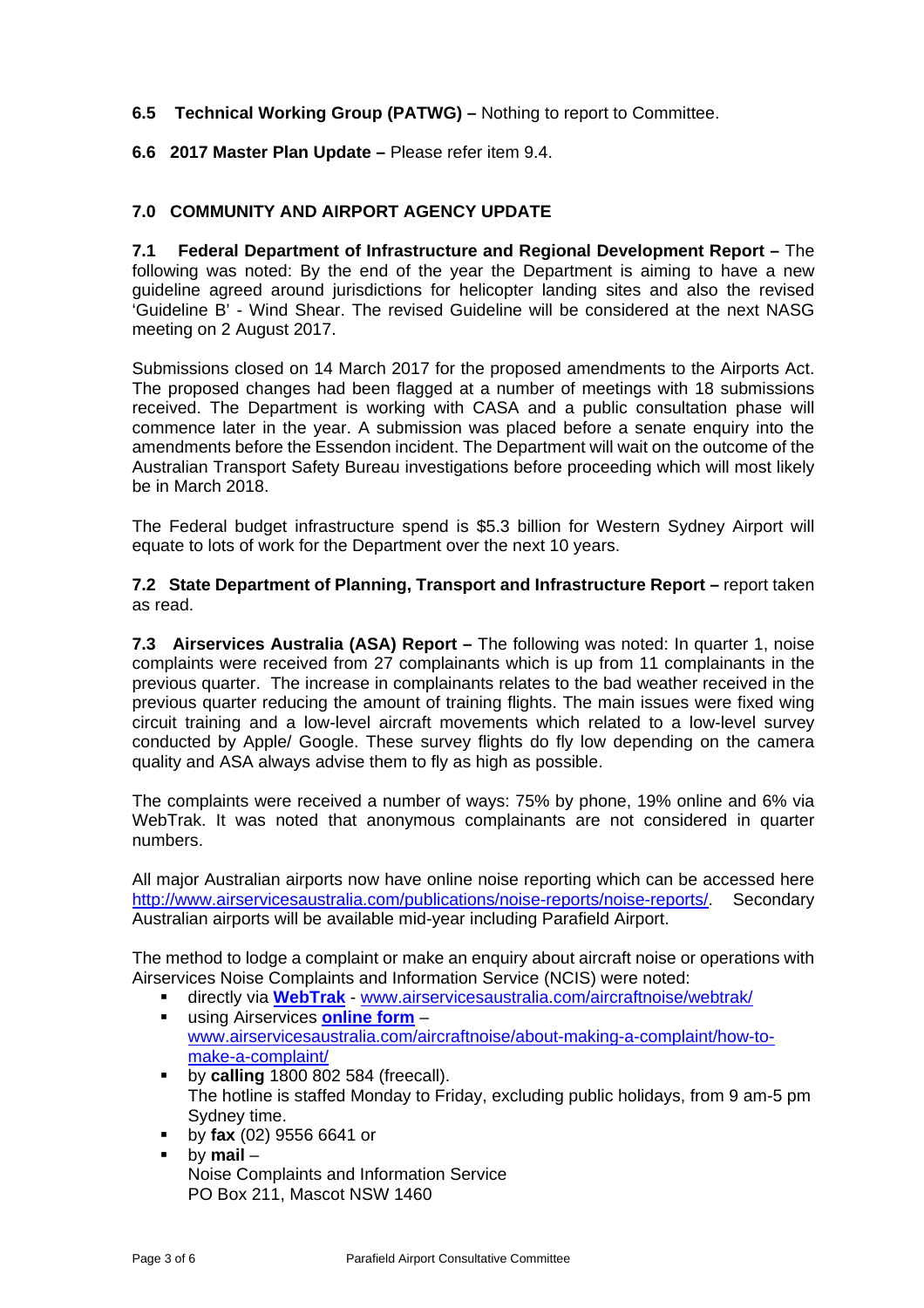**7.4 Aircraft Noise Ombudsman Report –** Nothing to report to Committee.

**7.5 Flight Training Adelaide (FTA) Uni SA Aviation Academy Report –** The following was noted: The Government's new direction on VET students will have a significant impact on General Aviation in Australia and a number of flying schools have been closed as a result. FTA are receiving a number of questions from students as some students are midtraining and have concerns. FTA hope the Government will come around.

FTA have signed a contract with Indigo which is an Indian company with 40 students commencing in July and 60 in 2018. FTA can handle 300 students at a time. FTA have also re-signed to train Virgin Australia pilots.

**7.6 City of Salisbury –** The following was noted: The Council are waiting on some information to be generated to progress the Mawson Lakes development plan amendment. The planned amendments have taken a number of years. The Council only took over the Mawson Lakes planning last year.

**7.7 City of Tea Tree Gully –** Nothing to report to Committee.

# **8.0 OTHER / NEW BUISNESS –**

## **8.1 Terms of Reference for PACC**

In September 2016, the Department suggested to all CACGs to revise their Terms of Reference and create kits and inductions packs for new members. The Terms of Reference provided to members with the papers are based on the old Terms of Reference. The Chair asked all members to submit any suggested changes in the next couple of weeks. Once changes have been reviewed the Terms of Reference will be issued in final draft and considered at the next meeting.

## **9.0 PRESENTATIONS**

## **9.1 NAFP MDP Presentation**

Item to be carried over to the next meeting.

## **9.2 Update on PFAS testing**

A presentation was provided to the Committee on PFAS testing conducted at Parafield Airport in stormwater and groundwater. The results from the testing showed that the levels detected were lower than current standards or guidelines. The results of stormwater sampling for Jul/Sep/Nov/Jan indicated PFAS concentrations remained reasonably stable and were consistently below the relevant ecological guideline value.

Groundwater sampling was focused on boundary locations and the recently revised, Food Standards Australia and New Zealand (FSANZ) drinking water guidelines were used to assess potential risks. With the exception of two wells (P18 and GWP3-PFC), where small exceedances of the FSANZ Drinking Water guideline were observed, groundwater collected from wells at all other boundary locations contained PFAS concentrations below the drinking water guideline.

The next steps for the testing include re-sampling these boundary wells where exceedances of the FSANZ drinking water guideline were observed, investigate possible groundwater and stormwater interactions (an outcome of the Human Health and Ecological Risk Assessment) and include selected wells in the annual Parafield groundwater monitoring program to assess temporal trends.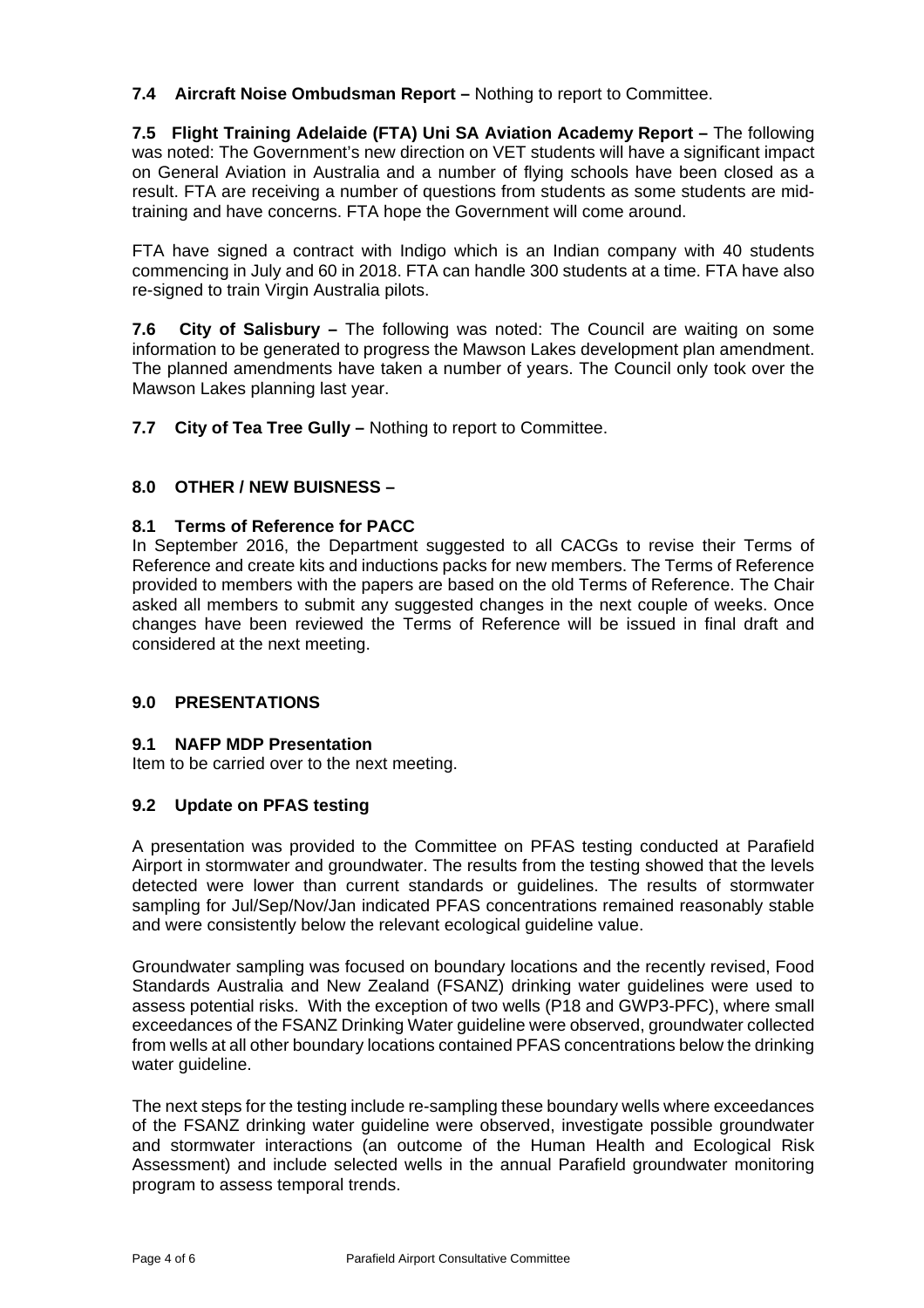The below papers were provided at the meeting:

http://www.health.gov.au/internet/main/publishing.nsf/Content/2200FE086D480353CA2 580C900817CDC/\$File/faq-FSANZ-report.pdf

http://www.health.gov.au/internet/main/publishing.nsf/Content/2200FE086D480353CA 2580C900817CDC/\$File/fs-Health-Based-Guidance-Values.pdf

#### **9.3 ASA demonstration of new online reporting**

Item to be carried over to the next meeting.

#### **9.4 PAL 2017 Master Plan**

The Exposure Draft will be lodged in June with the Federal Minister. Before the Exposure Draft is lodged, the team are currently meeting with key stakeholders including local councils and the State Government.

There are a number of differences between the 2012 and 2017 Master Plan including the removal of separate volumes, new chapters have been added, changes to Precint Structures and the inclusion of NASF guidelines. A number of background studies have been undertaken including traffic forecasts, socio-economic drivers, runway capacity analysis and road traffic access studies which take into account on airport developments. Direct employment has increased onsite by 34% and offsite by 35% since the last survey.

The Forecast is reviewed every 5 years and has a 20-year forecast. Aircraft movement forecasts are based on historical trends and Parafield and major Australian GA airports, Economic forecasts for State and Australian GSP, GDP data and Inputs from major operators. Compared to the last Master Plan, the aircraft movement data available now is far more accurate. ASA short-term noise monitors were able to provide significantly more accurate data on movements and details of operations for use in the modelling of ANEI/ANEF/ANECs.

The Land Use Planning Zone is further divided into five Precincts which reflect their intended use/activities

- Airport Business Precinct (combination of Kings and Central Precincts)
- Commercial Precinct (combination of Commercial Estate and Levels Precinct)
- Enterprise Precinct (renaming of Cross Keys Precinct)

The Land use planning under Airports Act decision matrix has been developed - merit, envisaged, non-complying/ development assessment approval, building activity works and approval, construction works, operational management and no proposed changes to the OLS or PANS-OPS. The Sustainability policy has been reviewed but same message applies – be sustainable.

The forecast growth in aeronautical and non-aeronautical activity will generate increased traffic movements into and out of the airport. These increased movements have been modelled and traffic infrastructure requirements to meet the anticipated demand have been detailed. Analyses included both private and public transport modes.

A Committee member asked about the possibility of another airport. This item was noted as not being considered at a Federal level. By 2037, the end of the Master Plan forecast period, it was noted that PAL was still expected to have sufficient capacity.

The next PACC meeting will be in the middle of the public consultation phase and a presentation on the Master Plan will be provided.